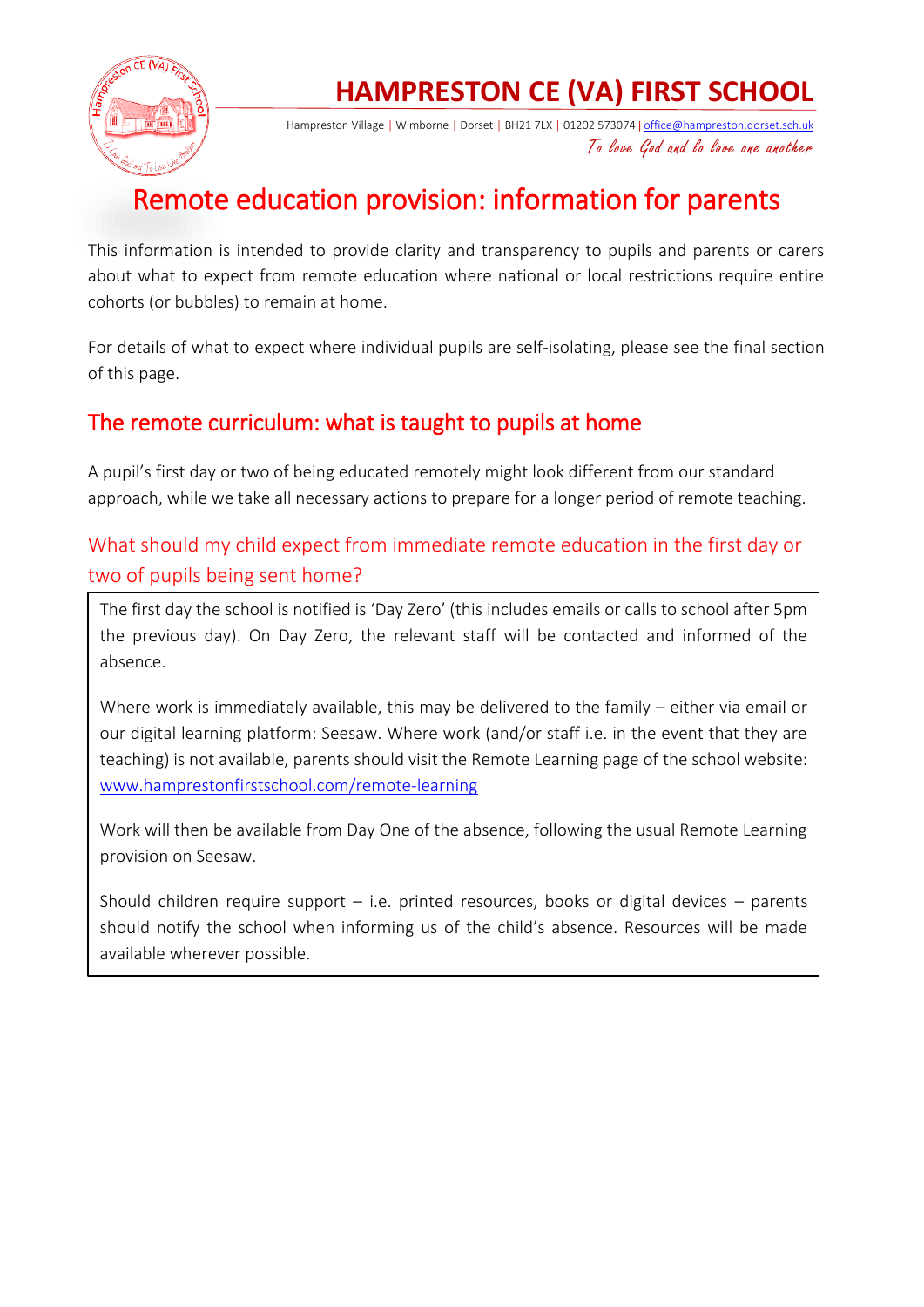### Following the first few days of remote education, will my child be taught broadly the same curriculum as they would if they were in school?

During periods of remote education, or in the event of a national/local lockdown or school/bubble closure, the school will teach the same curriculum remotely as we do in school wherever possible and appropriate.

However, we have needed to make some adaptations in some subjects. This may include the nature of activities and/or tasks due to appropriateness of resources etc. This may also be where external staff, such as peripatetic music teachers or sports coaches, deliver onsite lessons.

Additionally, variations to timetable may be necessary as remote learning might not match the onsite day exactly.

## Remote teaching and study time each day

#### How long can I expect work set by the school to take my child each day?

We expect that remote education (including remote teaching and independent work) will take pupils broadly the following number of hours each day:

| Early Years (Reception) and Key Stage 1 | 1-3 hours a day on average across the cohort,<br>with less for younger children. |
|-----------------------------------------|----------------------------------------------------------------------------------|
| Key Stage 2                             | 4 hours a day                                                                    |

## Accessing remote education

#### How will my child access any online remote education you are providing?

Remote learning will be hosted on Seesaw (web.seesaw.me) and login information should have already been sent to you [Please contact the class teacher via email for password resets/lost login details etc.].

Seesaw can be accessed on Windows/Mac computers and mobile devices via web browsers (we recommend Google Chrome or Mozilla Firefox). Android and iOS devices also have a free App available (please visit the devices App store).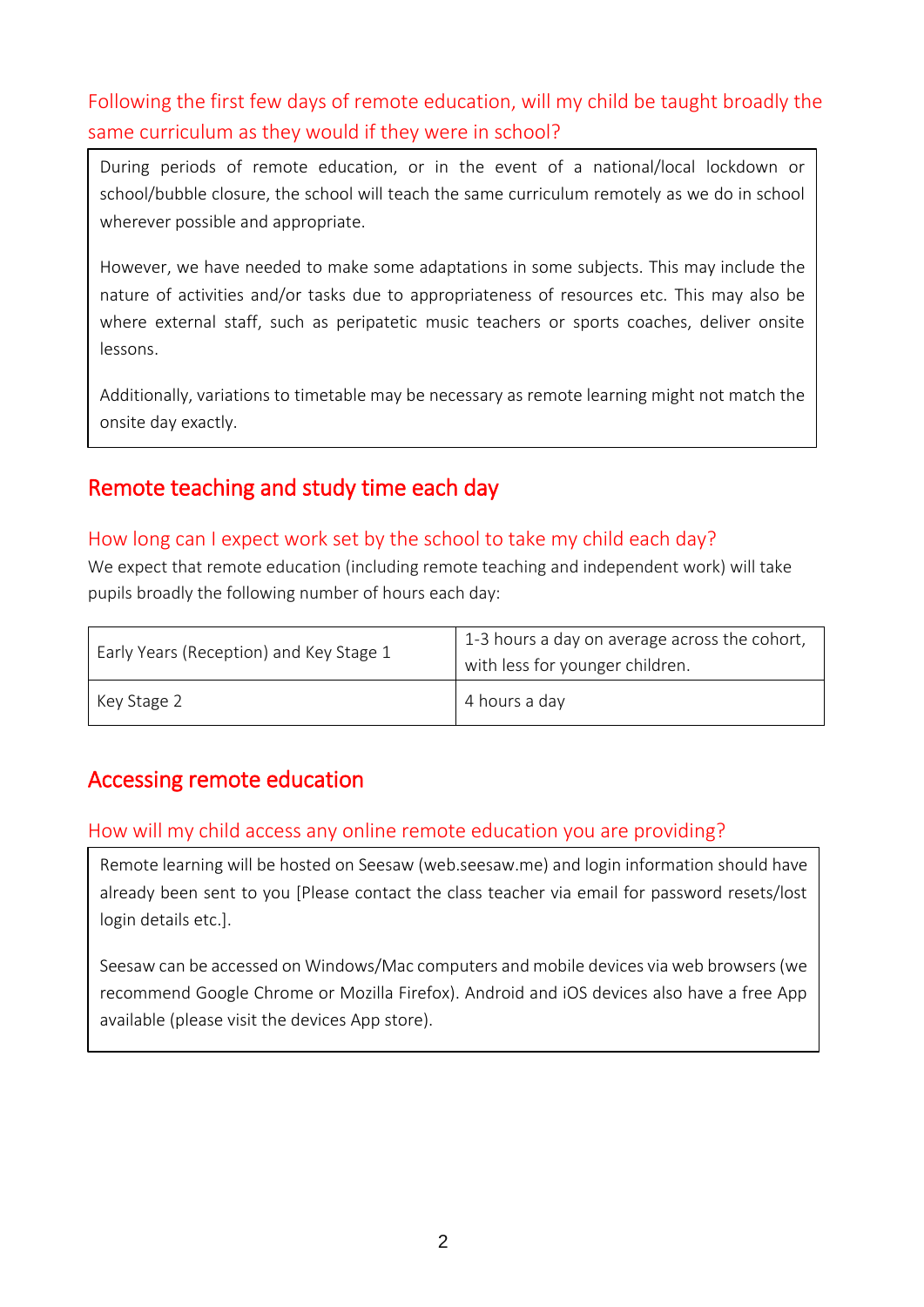## If my child does not have digital or online access at home, how will you support them to access remote education?

We recognise that some pupils may not have suitable online access at home. We take the following approaches to support those pupils to access remote education:

Where digital devices are not readily accessible, Hampreston will try to meet the needs wherever possible. We are currently able to offer the use of our Samsung Netbooks, but continue to seek additional resources via other means. For more information, please contact the school office.

Where digital resources are not required, parents can ask for printed materials to be made available. These can be collected weekly from school. The school has also made a range of resources available such as exercise books, CGP Spelling, Punctuation and Grammar books or Power Maths books to reduce the pressure on device-based learning.

*[The current government initiative to provide devices for schools has seen a reported 700,000 devices delivered. Hampreston's eligibility has been means-tested, allocating just 1 device as of 18th January 2021.]*

#### How will my child be taught remotely?

We use a combination of the following approaches to teach pupils remotely:

The day's learning will be added by 7am each morning and can be accessed at any time and in any order during the day (although teachers will provide a suggested timetable). A range of activities and resources will be used including the use of third-party resources such as Oak National Academy, BBC Bitesize or White Rose Maths.

Teachers will endeavour to balance learning requiring online access or use of mobile devices, and tasks and activities that can be completed off-line. They will also try to vary their approaches to meet the needs of a broad range of learners and styles, including the ways in which work can be submitted.

Additionally, in the event of significant absences within a class, bubble or whole school closure or national/local lockdown, teachers will begin each day with a Zoom video call. This 20-30 minute call will allow teachers to have direct face-to-face contact with children, discussing issues arising, delivering teaching and/or providing feedback. These will also include opportunities for class-based collective worship time.

*In accordance with our Covid-19 Safequarding Addendum, all video calls are recorded – parents are asked to ensure children follow the guidelines set out in our Remote Learning Policy 2020/21.*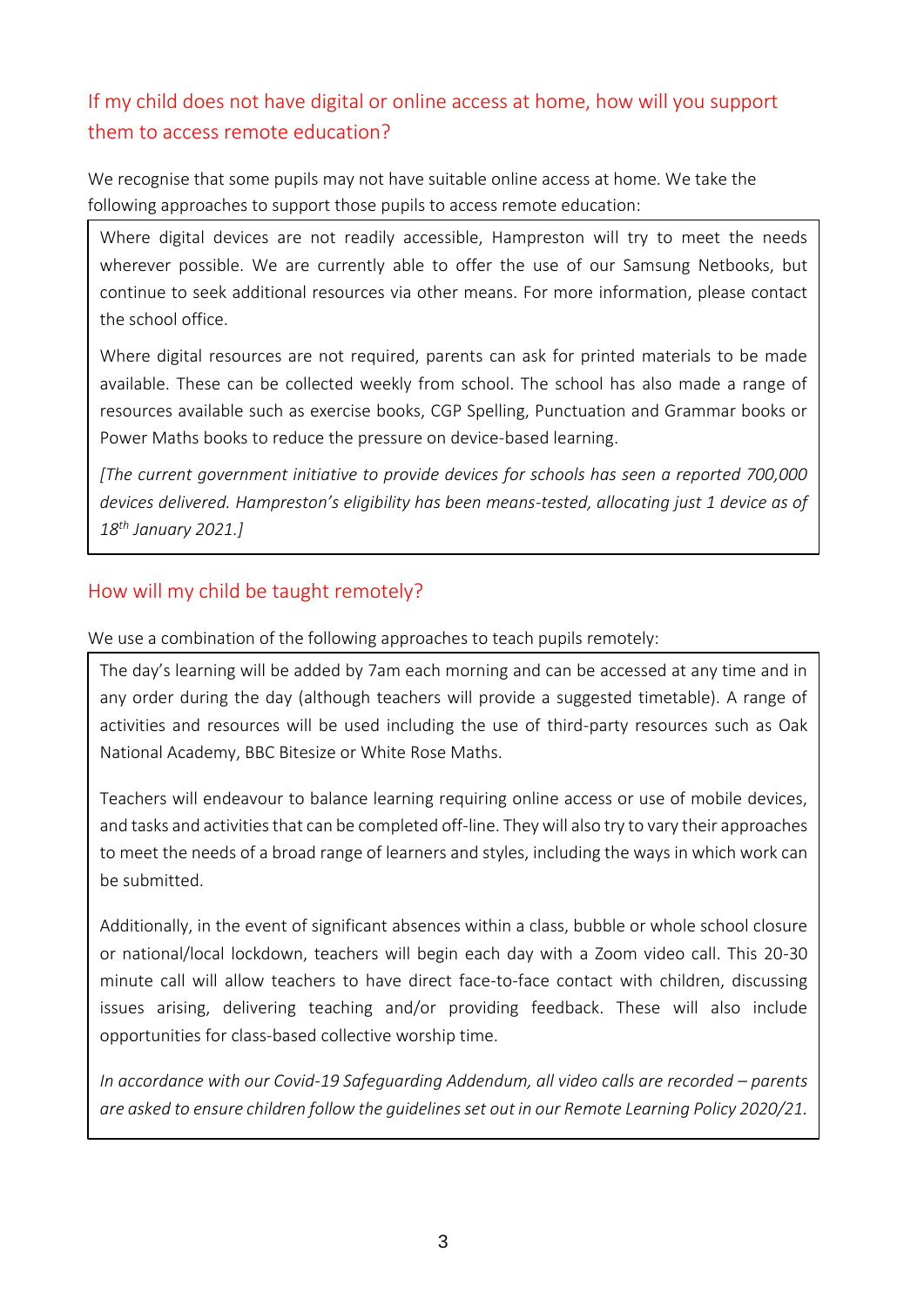# Engagement and feedback

What are your expectations for my child's engagement and the support that we as parents and carers should provide at home?

In these incredibly challenging times, we do not intend to put heavy burdens on families. We hope that every family will simply do what they can. However, our 'gold' standard would look something like:

- Pupils log in to daily Zoom calls every day (or catch up later in the day if using shared devices)
- Pupils engage with all set tasks, working for approximately 1-hour on each task as appropriate. Some tasks may be shorter (i.e. spelling/phonics activities) and the age of each child should be taken into account.
- Pupils submit work each day, trying to ensure it is of a good standard.
- Pupils take part in weekly Collective Worship video, supported by parents or carers, and join the weekly Celebration Collective Worship.
- Parents/carers support children where possible, but try to promote independent learning where appropriate.
- Parents/carers support children's well-being with other activities (craft, cooking, exercise etc.)
- Parents/carers support good daily routines.
- Parents/carers to be aware of the pressures and workloads of staff, ensuring requests are reasonable and respectful. Please also be aware of staff working hours, limiting requests to normal office hours only where possible.

### How will you check whether my child is engaging with their work and how will I be informed if there are concerns?

School staff, including class teachers, SENCO, teaching assistants and school leadership, will monitor pupil engagement on Seesaw. Where a pupil has not engaged with set activities for 3 consecutive days, and school has not been previously contacted, parents or carers will be called. This initial call will be at ascertain whether additional support is needed.

Further contact may be made if improvements are not made, always with a view to supporting families during challenging times.

However, in the case that a child in unwell, they are not expected to complete remote learning. Please notify the school and class teacher by email should your child be unable to complete daily remote learning as a result of illness, and again when they are well-enough to resume. They will not be expected to catch up missed work, but may do so if they wish.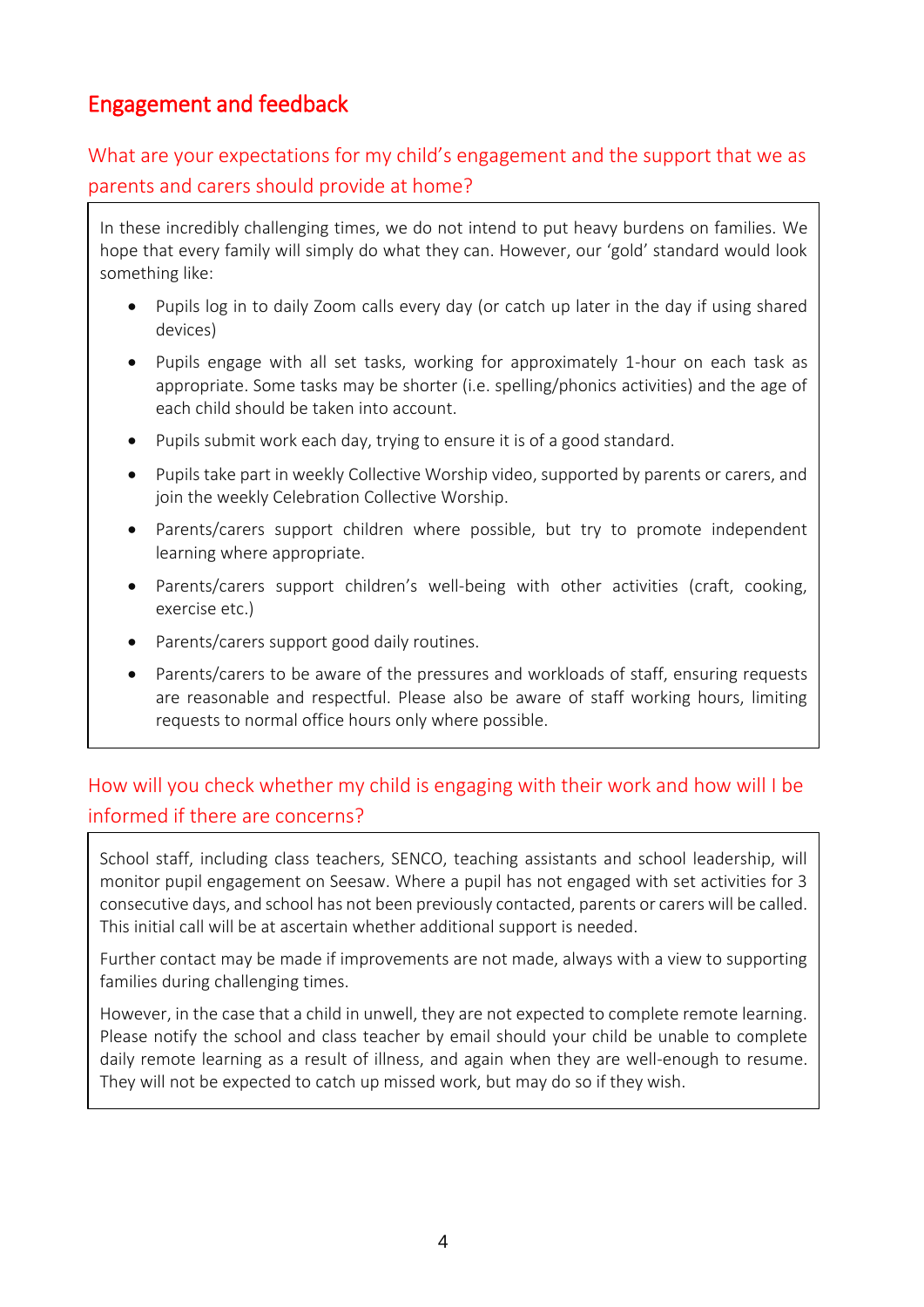#### How will you assess my child's work and progress?

Feedback can take many forms and may not always mean extensive written comments for individual children. For example, whole-class feedback or quizzes marked automatically via digital platforms are also valid and effective methods, amongst many others. Our approach to feeding back on pupil work is as follows:

- Where pupils upload work to Seesaw. All work submitted will be acknowledged by the class teacher.
- Feedback will be given for English and Maths on an individual, group or whole class basis.
- Feedback will be age appropriate and shared in a timely manner: 3-4 times per week
- Feedback may be written, by audio/video or electronically marked. Older children may be given opportunities for self-marking and corrections.
- General feedback, including addressing common misconceptions, may feature in the daily Zoom call.

# Additional support for pupils with particular needs

### How will you work with me to help my child who needs additional support from adults at home to access remote education?

We recognise that some pupils, for example some pupils with special educational needs and disabilities (SEND), may not be able to access remote education without support from adults at home. We acknowledge the difficulties this may place on families, and we will work with parents and carers to support those pupils in the following ways:

When planning and setting activates, teachers will endeavour to deliver a broad range of options, challenges and differentiated approaches to meet the broader spectrum of abilities.

Where a child has a specific need, this will be discussed by the SENCO and additional / alternative resources may be made available. This may include access to alternative online packages such as Nessy.

Where external partners usually work with individuals, these will be managed on a case-by-case basis depending on the approaches of those agencies.

We also acknowledge that younger children require differing levels of input and support. Children in Reception and Key Stage 1 may be set more, but shorter activities, with prompts for parental support. Younger children will also be set daily early reading and early maths activities.

## Remote education for self-isolating pupils

Where individual pupils need to self-isolate but the majority of their peer group remains in school, how remote education is provided will likely differ from the approach for whole groups. This is due to the challenges of teaching pupils both at home and in school.